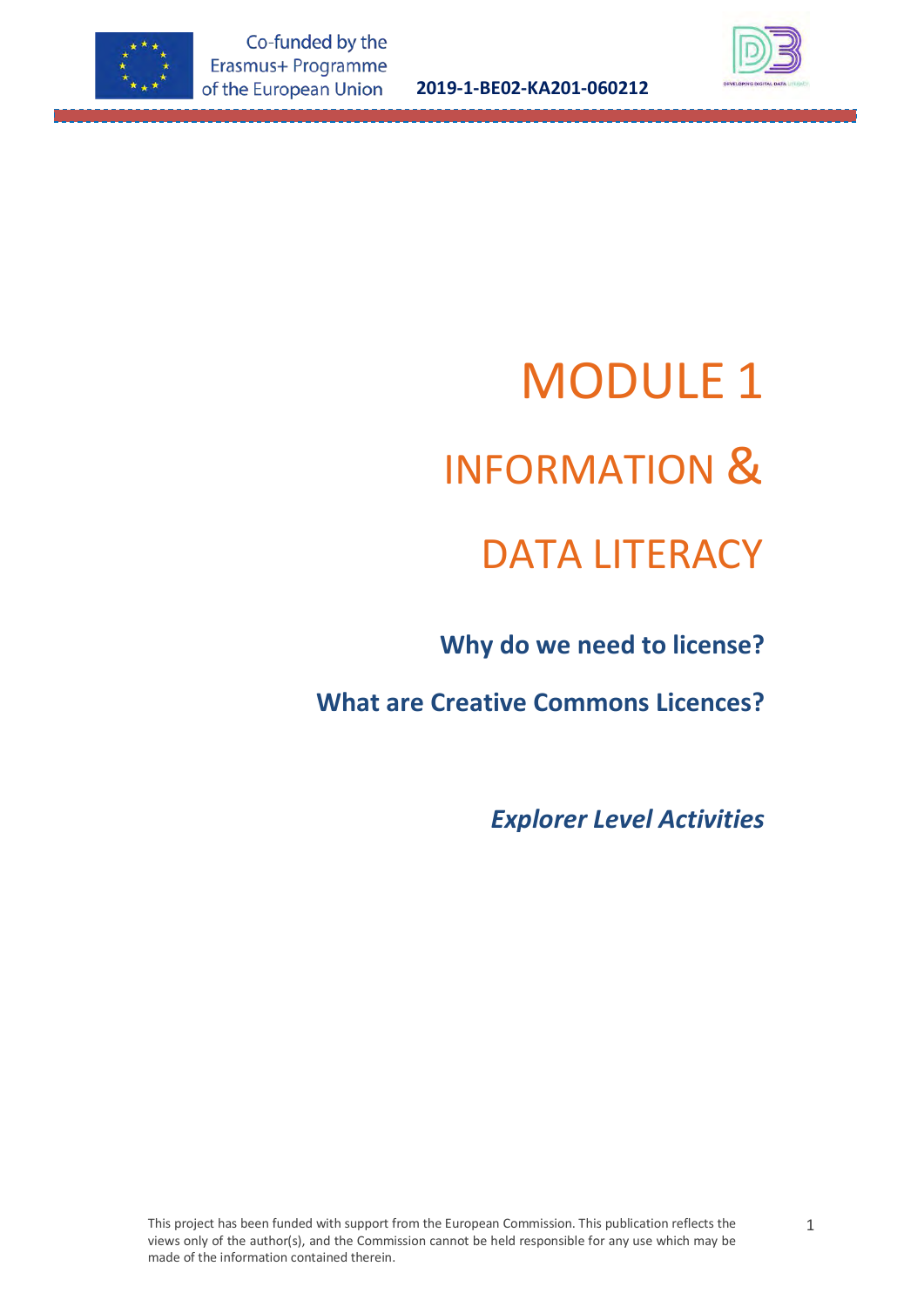



# Why do we need to license and What are Creative Commons Licences?

## DESCRIPTION OF THE ACTIVITY

#### **"Why do we need licences?"**

For the case of open data, the following statement is of great value and importance: "Without a licence, data cannot be truly open". Therefore, data which are shared with a licence become Open Data. A licence tells anyone that they can access, use and share one's data. Unless you have a licence, data may be "publicly available", but users will not have permission to access, use and share it under copyright or database laws.

There are different types of licences, but the simpler the licence, the better. There are lots of different licences. To maximize reuse, try to adopt a licence standard that is already widely used.

#### **Creative Commons licences**

Creative Commons licences are widely used for open content. Version 4.0 explicitly considers data licensing. In the following URL you can see a 5-minute introduction to all parts of a CC licence. [https://creativecommons.org/get-cc-savvy/breaking-cc-licenses](https://creativecommons.org/get-cc-savvy/breaking-cc-licenses/)

#### **Question**:

"Which versions of Creative Commons licences are the most suitable for open data?" Three Creative Commons versions are most suitable for an open licence:

- Public domain: **(CC0)** [\(Show a Public Domain Licence\)](https://creativecommons.org/publicdomain/zero/1.0/)
- Attribution: **(CC-BY v4.0) (**[Show an Attribution licence\)](https://creativecommons.org/licenses/by/4.0/)
- Attribution & share-alike: **(CC-BY-SA v4.0) (**[Show an Attribution & ShareAlike Licence\)](https://creativecommons.org/licenses/by-sa/4.0/)

The public domain and attribution licences give more flexibility in the use of data while a sharealike licence may limit the commercial use of the data.

#### **Question**:

Can you explain why the other versions of the Creative Commons Licences are not suitable for open data?

Exercise (source: [https://creativecommons.org/get-cc-savvy/breaking-cc-licenses\)](https://creativecommons.org/get-cc-savvy/breaking-cc-licenses/)

For each one of the following icons, explain in a sentence or two what you can and cannot do with works that someone has shared under that licence.



This project has been funded with support from the European Commission. This publication reflects the views only of the author(s), and the Commission cannot be held responsible for any use which may be made of the information contained therein.